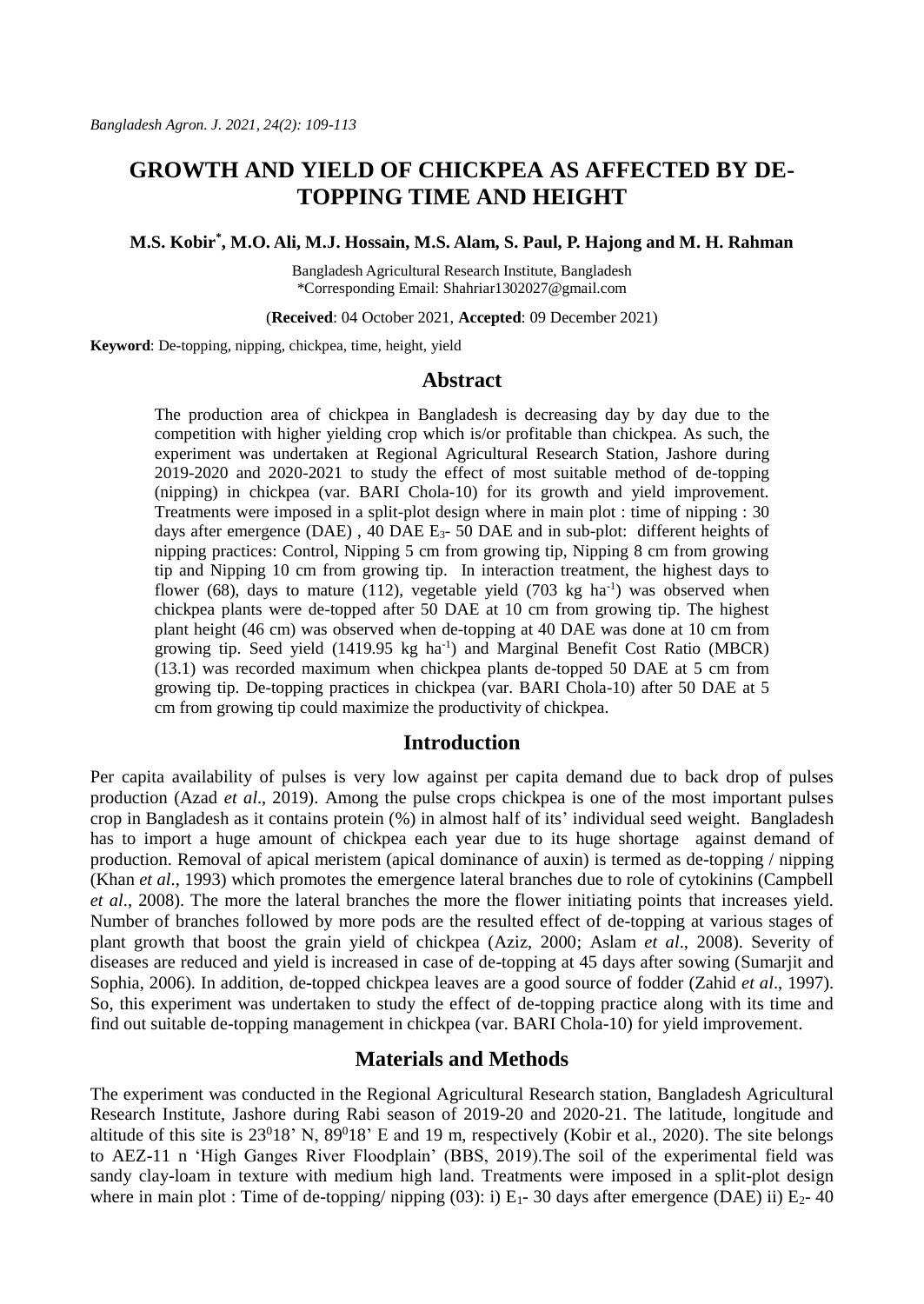DAE iii) E<sub>3</sub>- 50 DAE an in sub-plot different heights of nipping practices (04):  $T_1$ - Control,  $T_2$ -Nipping 5 cm from growing tip,  $T_3$ - Nipping 8 cm from growing tip,  $T_4$ - Nipping 10 cm from growing tip. . The chickpea var. BARI Chola-10 was used. Fertilizers were given as basal as N,  $P_2O_5$ ,  $K_2O$ , S and B  $\odot$  20, 40, 20, 20, 1 kg ha<sup>-1</sup>, respectively. Different parameters on growth, yield components and yield of chickpea were studied. Data were tabulated by Microsoft excel software and data were analyzed by statistical software "R" packages.

## **Results and Discussion**

Results revealed that treatment nipping had significant influence on plants  $m<sup>2</sup>$ , days to flower, days to maturity, plant height, pods plant<sup>-1</sup>, vegetable production ha<sup>-1</sup> and seed yield ha<sup>-1</sup> (Table 1). Nipping at 40 DAE showed maximum t values of days to maturity, pods plant<sup>-1</sup>, branches plant<sup>-1</sup>, seed yield and followed by nipping at 50 DAE but only vegetable yield was highest with later nipping and followed by 10 days earlier this practice. Nipping 30 DAE was proved comparatively lower in each parameter.

| <b>Treatments</b>     | <b>Plants</b><br>$m-2$<br>(no.) | Days to<br>flowering<br>(no.) | Days to<br>maturity<br>(no.) | <b>Plant</b><br>height<br>(cm) | Pods<br>plant <sup>-1</sup><br>(no.) | <b>Branches</b><br>plan <sup>1</sup><br>(no.) | Vegetable<br>production<br>$(kg ha^{-1})$ | Seed<br>vield<br>$(kg ha^{-1})$ |
|-----------------------|---------------------------------|-------------------------------|------------------------------|--------------------------------|--------------------------------------|-----------------------------------------------|-------------------------------------------|---------------------------------|
| $E_1$                 | 22                              | 62                            | 114                          | 42                             | 21                                   |                                               | 123                                       | 663                             |
| E <sub>2</sub>        | 32                              | 64                            | 116                          | 44                             | 28                                   |                                               | 212                                       | 1201                            |
| E <sub>3</sub>        | 38                              | 65                            | 115                          | 39                             | 26                                   |                                               | 385                                       | 1150                            |
| CV(%)                 | 6.98                            | .25                           | 0.75                         | 1.45                           | 17.35                                | 12.20                                         | 19.68                                     | 18.00                           |
| LSD <sub>(0.05)</sub> | 2.13                            | 0.77                          | 0.91                         | 2.97                           | 3.89                                 | NS                                            | 55.63                                     | 242.68                          |

Table 1. Growth and yield of chickpea as affected by nipping (Pooled over the years)

 $E_1$ -30 days after emergence,  $E_2$ -40 days after emergence,  $E_3$ -50 days after emergence

Plants  $m<sup>2</sup>$ , days to flower, vegetable production ha<sup>-1</sup> and seed yield ha<sup>-1</sup> were significantly varied due to nipping point when days to maturity, plant height, pods plant<sup>-1</sup>, branches plant<sup>-1</sup> did not response with the practice (Table 2).

Table 2. Growth and yield of chickpea as affected by different height of nipping (Pooled over the years)

| Treatments            | Plantsm<br>$-2$ | Days to<br>flowering | Days to<br>maturity | Plant<br>height | Pods<br>plant <sup>-1</sup> | <b>Branches</b><br>plant <sup>-1</sup> | Vegetable<br>production | Seed<br>Yield  |
|-----------------------|-----------------|----------------------|---------------------|-----------------|-----------------------------|----------------------------------------|-------------------------|----------------|
|                       | (no.)           | (no.)                | (no.)               | (cm)            | (no.)                       | (no.)                                  | $(kg ha^{-1})$          | $(kg ha^{-1})$ |
| $T_1$                 | 31              | 63                   | 115                 | 43              | 25                          |                                        |                         | 894            |
| T <sub>2</sub>        | 30              | 64                   | 115                 | 41              | 28                          |                                        | 223                     | 1150           |
| $T_3$                 | 30              | 64                   | 115                 | 43              | 25                          |                                        | 283                     | 1068           |
| T <sub>4</sub>        | 33              | 65                   | 115                 | 41              | 22                          |                                        | 455                     | 974            |
| CV(%)                 | 6.96            | 1.37                 | 0.61                | 7.46            | 26.91                       | 15.39                                  | 14.54                   | 14.10          |
| LSD <sub>(0.05)</sub> | 2.1             | 0.84                 | NS                  | NS              | NS                          | NS                                     | 57.59                   | 232.00         |

 $T_1$ - Control, T<sub>2</sub>- Nipping 5 cm from growing tip, T<sub>3</sub>- Nipping 8 cm from growing tip, T<sub>4</sub>- Nipping 10 cm from growing tip Nipping 10 cm growing tip gave maximum plants  $m<sup>2</sup>$ , days to flower, vegetable production ha<sup>-1</sup> and at par with other nipping times but vegetable yield was obtained highest with de-topped 10 cm tip. Numerically greater number of pods plant<sup>-1</sup> was registered with nipping 5 cm growing tip, that treatment increased seed yield maximum and followed by 8 and 10 cm nipping. Treatment no nipping (control) had no additional vegetable yield and poor seed yield thus knocking at nipping practices.

In case of combined effect, the highest plant height was found when chickpea plants de-topped after 40 days of emergence at 10 cm from growing tip and the lowest plant height was found when chickpea plants were de-topped after 50 days of emergence at both 10 cm and 5 cm from growing tip. When chickpea plants were de-topped in 40 days after emergence at 10 cm from growing tip, the plants get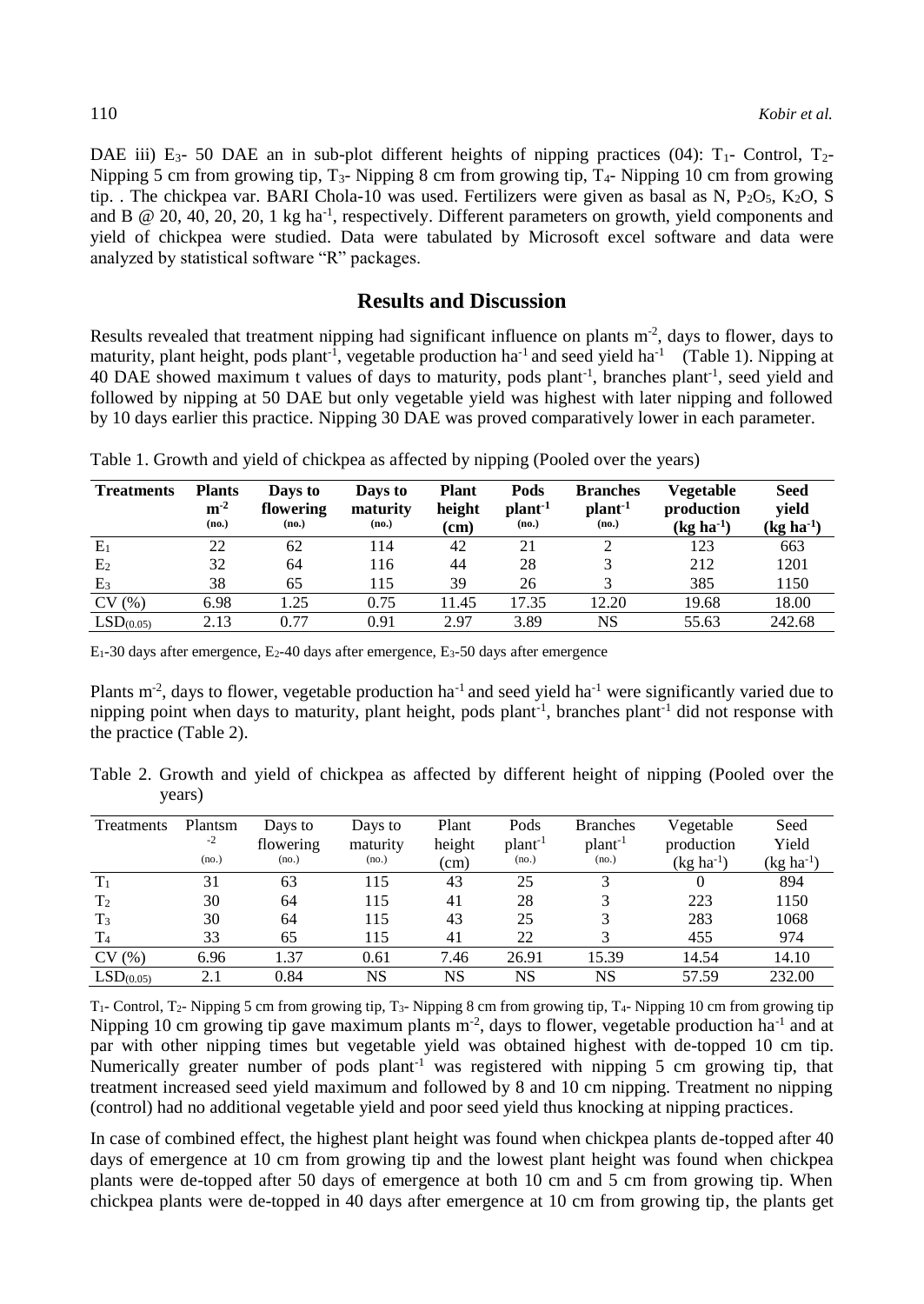adequate days to attain highest apical height which is not possible when chickpea were de-topped in 50 days after emergence. Aslam *et al*. (2008) however pointed out that vigorous cutting of chickpea plants is related to tallest plant. The highest plants  $m<sup>2</sup>$ , days to flower and days to mature was recorded when chickpea plants de-topped 50 DAE at 10 cm from growing tip. On the other hand, the lowest plants  $m<sup>-2</sup>$ , days to flower and days to mature was observed when chickpea plants de-topped after 30 DAE at 5 cm from growing tip, not de-topped at 30 DAE, respectively (Table 3). Gaudreau *et al*. (2020) claimed that de-topping in later stage of vegetative growth, the auxiliary inflorescence can only initiate after the recovery period which can delay the overall growth of the plant thus maturity gets later. But de-topping in early stage of vegetative growth, the plants can get adequate days to flower after recovering from pruning. The highest branches plant<sup>-1</sup> was found when chickpea plants were not de-topped at 40 days after emergence and the lowest branches plant-1was found when chickpea plants were de-topped after 30 days of emergence at 10 cm from growing tip. The highest pods plant<sup>-1</sup> was found when chickpea plants de-topped after both 40 and 50 days of emergence at 5 cm from growing tip and the lowest pods plant-1was found when chickpea plants were de-topped after 30 days of emergence at 10 cm from growing tip (Table 3).

Table 3. Combined effect of nipping time and height on phenology of chickpea (Pooled basis of two year)

| <b>Combined</b>       | <b>Plants</b>     | Days to            | <b>Plant height</b><br>Days to |      | Pods plant <sup>-1</sup> | <b>Branches</b>              |
|-----------------------|-------------------|--------------------|--------------------------------|------|--------------------------|------------------------------|
| treatment             | $m^{-2}$<br>(no.) | flowering<br>(no.) | maturity<br>(no.)              | (cm) | (no.)                    | plant <sup>-1</sup><br>(no.) |
|                       |                   |                    |                                |      |                          |                              |
| $E_1T_1$              | 28                | 57                 | 112                            | 41.5 | 23                       | 3                            |
| $E_1T_2$              | 16                | 62                 | 114                            | 41.5 | 21                       | 3                            |
| $E_1T_3$              | 18                | 62                 | 114                            | 42.5 | 21                       | $\overline{c}$               |
| $E_1T_4$              | 23                | 64                 | 115                            | 40   | 15                       | $\overline{2}$               |
| $E_2T_1$              | 28                | 60                 | 114                            | 45   | 26                       | 3                            |
| $E_2T_2$              | 31                | 63                 | 115                            | 42   | 30                       | 3                            |
| $E_2T_3$              | 33                | 65                 | 116                            | 45.5 | 26                       | 3                            |
| $E_2T_4$              | 34                | 65                 | 117                            | 44.5 | 28                       | 3                            |
| $E_3T_1$              | 35                | 60                 | 113                            | 41   | 24                       | 3                            |
| $E_3T_2$              | 38                | 64                 | 114                            | 38   | 30                       | 3                            |
| $E_3T_3$              | 38                | 65                 | 116                            | 39   | 27                       | 3                            |
| $E_3T_4$              | 41                | 67                 | 118                            | 38   | 21                       | 3                            |
| CV(%)                 | 6.96              | 1.37               | 0.61                           | 7.46 | 17.91                    | 15.39                        |
| LSD <sub>(0.05)</sub> | 3.79              | 1.48               | 1.68                           | 5.95 | 10.66                    | 0.70                         |

E1-30 days after emergence, E2-40 days after emergence, E3-50 days after emergence,

T1- Control, T2- Nipping 5 cm from growing tip, T3- Nipping 8 cm from growing tip, T4- Nipping 10 cm from growing tip In the pooled basis of analysis, the highest vegetable yield was found from de-topping after 50 days of emergence at 10 cm from growing tip and the lowest vegetable yield was found when chickpea crops not de-topped in 30, 40 and 50 days after emergence (Figure 1). The highest seed yield was found from de-topping after 50 days of emergence at 5 cm from growing tip and the lowest seed yield was found when chickpea crops were not de-topped in 30 days after emergence (Figure 1). This may be happened due to light nipping at certain period of time can enhance plant height, branches plant<sup>-1</sup>, pods plant<sup>-1</sup>, days to flower as well as days to mature, those lead to increase in seed yield. Aslam *et al.* (2010) reported that removal of 2 cm from growing tip at 70 days after sowing gave the highest seed yield and the lowest seed yield was found in control. Similar trend also found by Even and Wahab (1983) and Othman and Wan (1987).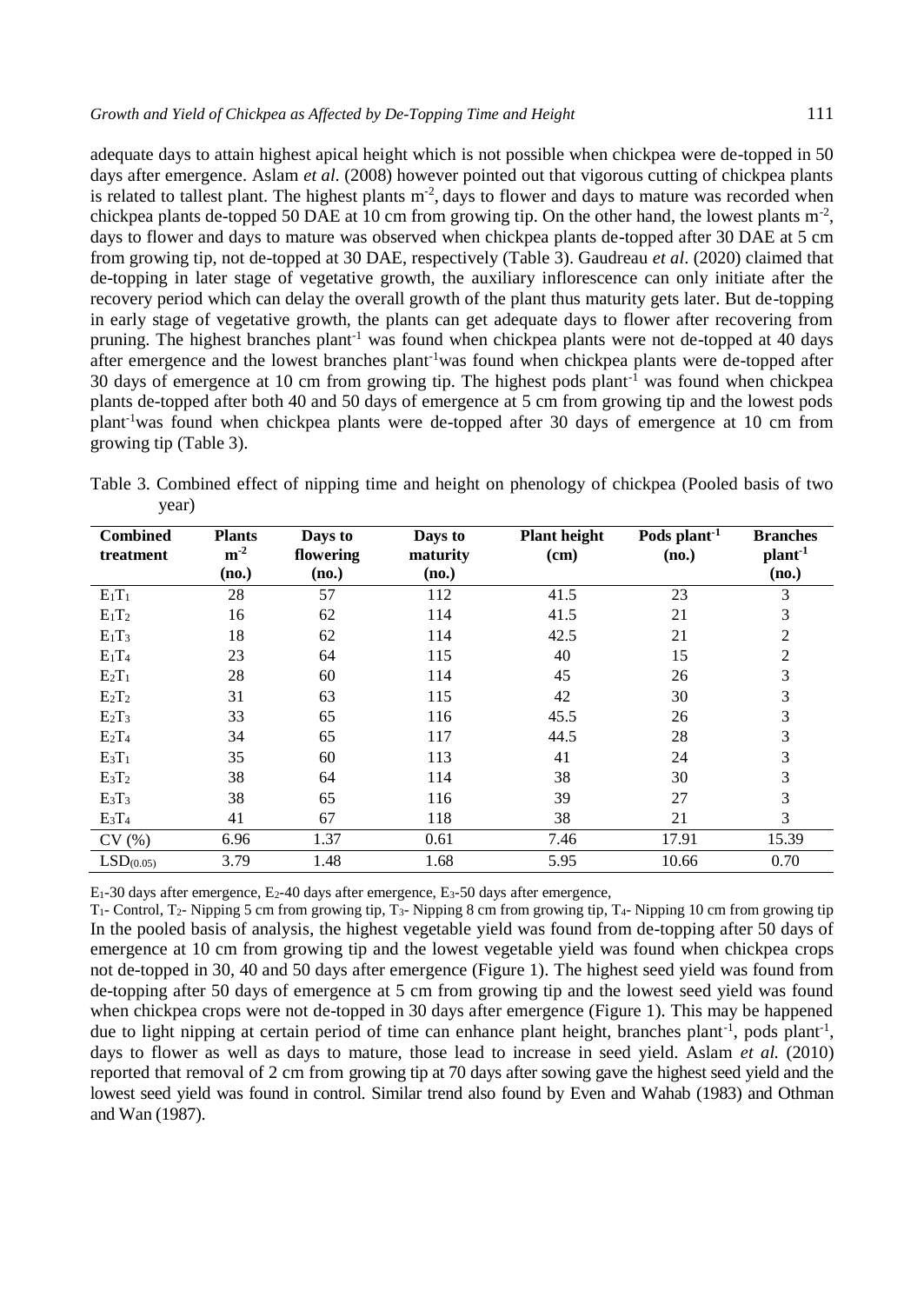

E1-30 days after emergence, E2-40 days after emergence, E3-50 days after emergence,

T1-Control, T2- Nipping 5 cm from growing tip, T3- Nipping 8 cm from growing tip, T4- Nipping 10 cm from growing tip

Fig.1. Combined effect of nipping time and height on vegetable and grain yield of chickpea.

**Cost analysis:** Partial cost analysis of chickpea de-topping showed that the highest total additional taka over control and marginal benefit cost ratio achieved when chickpea crops was de-topped in 50 DAE at 5 cm from growing tip  $(E_3T_2)$ . The lowest total additional taka over control and marginal benefit cost ratio calculated when chickpea crops were de-topped in 30 days after emergence at 5 cm from growing tip  $(E_1T_2)$  (Table 4).

| <b>Combined</b>  | Total Add. TK, over control |         |             | <b>Cost of treatment</b> |         |      | <b>MBCR</b> |         |             |
|------------------|-----------------------------|---------|-------------|--------------------------|---------|------|-------------|---------|-------------|
| <b>Treatment</b> | 2019-20                     | 2020-21 | <b>Mean</b> | 2019-20                  | 2020-21 | mean | 2019-20     | 2020-21 | <b>Mean</b> |
| $E_1T_1$         |                             |         |             |                          |         |      |             |         |             |
| $E_1T_2$         | 9988.8                      | 8420    | 9204.4      | 3600                     | 3600    | 3600 | 2.7         | 2       | 2.3         |
| $E_1T_3$         | 25216.0                     | 23580   | 24398       | 4800                     | 4800    | 4800 | 5.2         | 5       | 5.1         |
| $E_1T_4$         | 21195.3                     | 19550   | 20372.6     | 7000                     | 7000    | 7000 | 3.0         | 3       | 3.0         |
| $E_2T_1$         |                             |         |             |                          |         |      |             |         |             |
| $E_2T_2$         | 34041.6                     | 32450   | 33245.8     | 3600                     | 3600    | 3600 | 9.4         | 9       | 9.2         |
| $E_2T_3$         | 34041.6                     | 25595   | 29818.3     | 4800                     | 4800    | 4800 | 7.0         |         | 7.0         |
| $E_2T_4$         | 37147.4                     | 35180   | 36163.7     | 7000                     | 7000    | 7000 | 5.0         | 5       | 5.1         |
| $E_3T_1$         |                             |         |             |                          |         |      |             |         |             |
| $E_3T_2$         | 51612.2                     | 44755   | 48183.6     | 3600                     | 3600    | 3600 | 14.3        | 12      | 13.1        |
| $E_3T_3$         | 34151.5                     | 30900   | 32525.7     | 4800                     | 4800    | 4800 | 7.1         | 6       | 6.5         |
| $E_3T_4$         | 41966.6                     | 38665   | 40315.8     | 7000                     | 7000    | 7000 | 5.9         | 6       | 5.9         |

Table 4. Partial cost analysis of different treatment combinations (2019-20 and 2020-21)

 $E_1$ -30 days after emergence,  $E_2$ -40 days after emergence,  $E_3$ -50 days after emergence,

T1- Control, T2- Nipping 5 cm from growing tip, T3- Nipping 8 cm from growing tip, T4- Nipping 10 cm from growing tip, MBCR=Marginal benefit cost ratio

**Input price**:  $(Tk / kg)$  Urea-16<sup>-1</sup>, TSP-22<sup>-1</sup>, MoP-15<sup>-1</sup>, Gypsum-06, Power tiller (1 pass): Tk. ha<sup>-1</sup> 2250<sup>-1</sup>, irrigation Tk.  $kg^{-1}$  (1 time): 900, labor: Tk. Day<sup>-1</sup> 400 08 hours<sup>-1</sup>, Tk. kg chickpea seed-120 <sup>1</sup>

**Output price:** Tk. / kg : Chickpea-70<sup>1</sup>, Vegetable-55

### **Conclusion**

From the above findings, it can be concluded that growth and yield of chickpea is affected by detopping practice. Seed yield was maximum when chickpea plant (var. BARI Chola-10) is de-topped after 50 DAE (Days After Emergence) at 5 cm from growing tip followed by highest marginal benefit cost ratio.